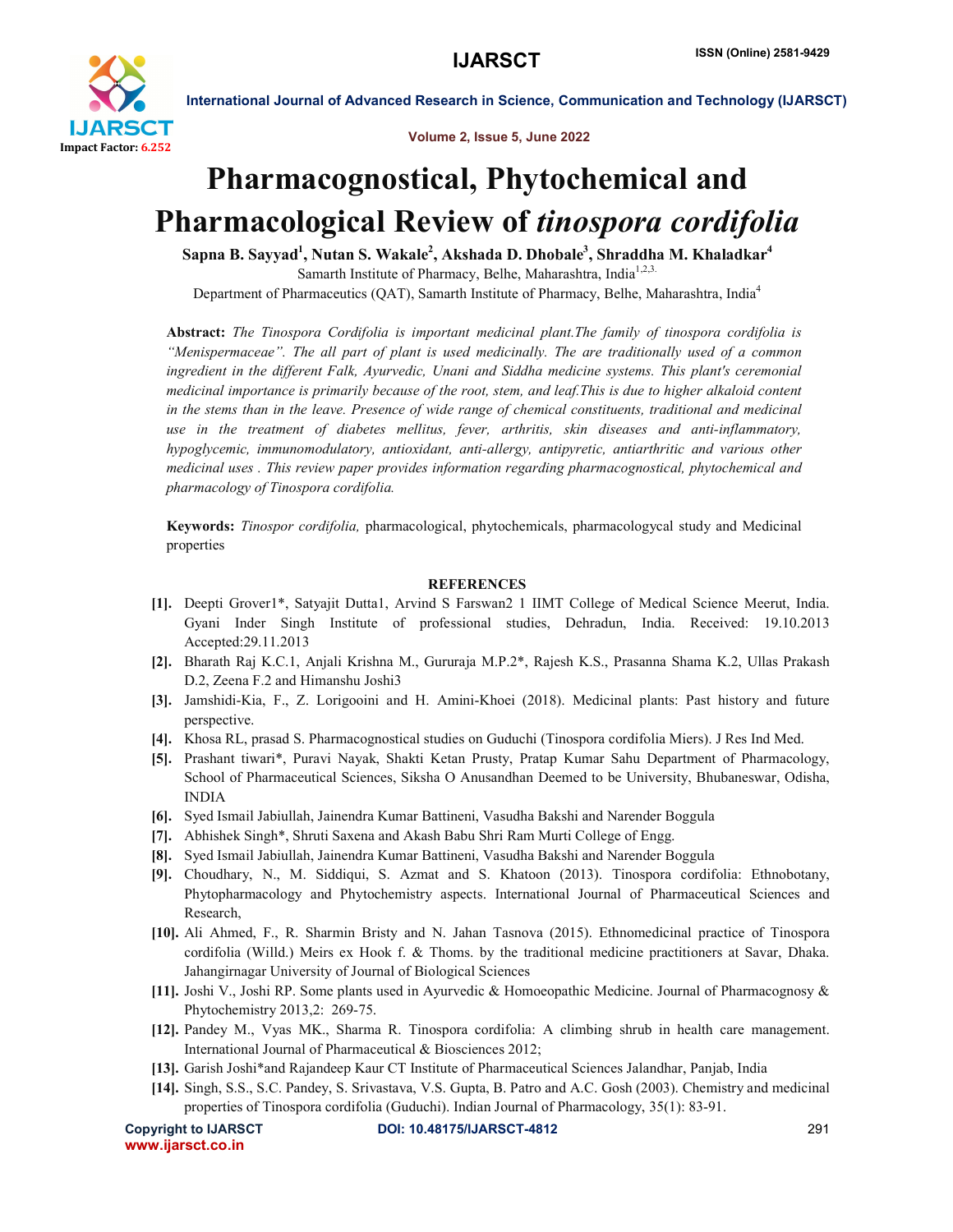

International Journal of Advanced Research in Science, Communication and Technology (IJARSCT)

### Volume 2, Issue 5, June 2022

- [15]. Qudrat –I- Khuda M, Khaleque M and Ray N. Sci Res (Dacca) 1964; 1, 177.
- [16]. Padhya MA. "Biosynthesis of Isoquinoline alkaloid berberine in tissue cultures of T. cordifolia" Indian drugs 1986; 24:47-8.
- [17]. Khan MA, Gray AL and Waterman PG. Tinosporaside, an 18- norclerodane glucoside from T.cordifolia. Phytochemistry, 1989; 28: 273- 275.
- [18]. Ghosal S and Vishwakarma RA .Tinocordiside, a new rearranged cadinane sesquiterpene glycoside from T. cordifolia. Journal of Natural Product 1997; 60: 839-841.
- [19]. Sipahimalani AT, Noerr H and Wagnor H. Phenyl propenoid glycosides and tetrahydro furanlignan glycosides from the adaptogenic plant drugs T.cordifolia and Drypetes rox burghii. Planta Medica. 1994. 60: 596-597.
- [20]. Kapil A and Sharma S. "Immuno potentiating compounds from T.cordifolia." J. Ethnopharmacol 1997; 58: 89-95. 146. Wazir V, Maurya R and Kapil RS. Phytochemistry 1995
- [21]. Maurya R and Hardass. "Tinocordifolin, a sesquiterpene from T.cordifolia." Phytochemistry 1998; 49: 1343- 6.
- [22]. Pathak AK, Agarwal PK, Jain DC, Sharma RP and Howarth OW. Indian J Chem Sci. B 1995; 34, 674.
- [23]. Pathak AK, Agarwal PK, Jain DC, Sharma RP and Howarth OW. "NMR studies of 20b-hydroxy ecdysone, a steroid, isolated from T. cordifolia." Indian j. chem sec b 1995; 34: 674-6.
- [24]. Gangan VD, Pradhan P and Sipahimalani AT. Indian J Chem Sec B
- [25]. Ahmad M, Kazi AB, Karim R, Khaleque A and Miah MAW. Structure of tinosporide, a furanoid diterpene from T. cordifolia. Journal of Bangladesh Academy of sciences 1978; 2: 25- 30
- [26]. Dixit SN and Khosa RL. "Chemical investigation of T. cordifolia." Indian J. Appl Chem1971; 34: 46-7.
- [27]. Khaleque A, Miah MAW, Huq MS and Abdul BK. Sci Res (Dacca)
- [28]. Jagetia GC, Nayak V, Vidyasagar MS. Evaluation of the antineoplastic activity of guduchi (Tinospora cordifolia) in cultured HeLa cells. Cancer Lett. 1998;127(1):71-82
- [29]. Mishra R, Kaur G. Aqueous ethanolic extract of Tinospora cordifolia as a potential candidate for differentiation-based therapy of glioblas tomas. PLoS One. 2013;8(10):e78764.
- [30]. Verma R, Chaudhary HS, Agrawal RC. Evaluation of anticarcinogenic and antimutagenic effect of Tinospora cordifolia in experimental animals. J Chem Pharm Res. 2011
- [31]. Bala M, Pratap K, Verma PK, Singh B, Padwad Y. Validation of ethno medicinal potential of Tinospora cordifolia for anticancer and immunomodulatory activities and quantification of bioactive molecules by HPTLC. J Ethnopharmacol. 2015
- [32]. Mathew George Pushpagiri College of Pharmacy, Thiruvalla, Kerala, India
- [33]. Sudha P, Zinjarde SS, Bhargava SY, Kumar AR. Potent α-amalyase inhibitory activity of Indian Ayurvedic Medicinal Plants. BMC Complement Altern Med, 2011
- [34]. Umamaheswari S, Prince Mainzen PS. Antihyperglycemic effect of 'Ilogen-Excel', an ayurvedic herbal formulation in streptozotocin-induced diabetes mellitus. Acta Pol Pharm. 2007
- [35]. Sangeetha MK, Raghavendran HR, Gayathri V, Vasanthi HR. Tinospora cordifolia attenuates oxidative stress and distorted carbohydrate metabolism in experimentally induced type 2 diabetes in rats. J Nat Med. 2011
- [36]. Singh CS, Singh AK, Khandelwal S, Vishwkarma R. Anti-Diabetic Activity of Ethanolic Extract of Tinospora cordifolia Leaves. Int J of Drug Discov and Herb Res. 2013
- [37]. Zhang Y, Li X, Zou D, Liu W, Yang J, Zhu N et al. Treatment of type 2 diabetes and dyslipidemia with the natural plant alkaloid berberine. J Clin Endocrinol Metab., 2008
- [38]. Upadhyaya R, PR, Sharma V, Anita KV; Assessment of the multifaceted immunomodulatory potential of the aqueous extract of Tinospora cordifolia. Res J Chem Sci., 2011; 1: 71–9.
- [39]. More P, Pai K. In vitro NADH-oxidase, NADPH-oxidase and myeloperoxidase activity of macrophages after Tinospora cordifolia (guduchi) treatment. Immunopharmacol Immunotoxicol
- [40]. Aher VD, Wahi A. Pharmacological study of Tinospora cordifolia as an immunomodulator. Int J Curr Pharm Res. 2010;2(4):52-4.
- [41]. Umretia B, Vaishnav P, Patgiri B, Shukla V; Immunomodulatory activity of Guduchi Ghana (Aqueous

www.ijarsct.co.in